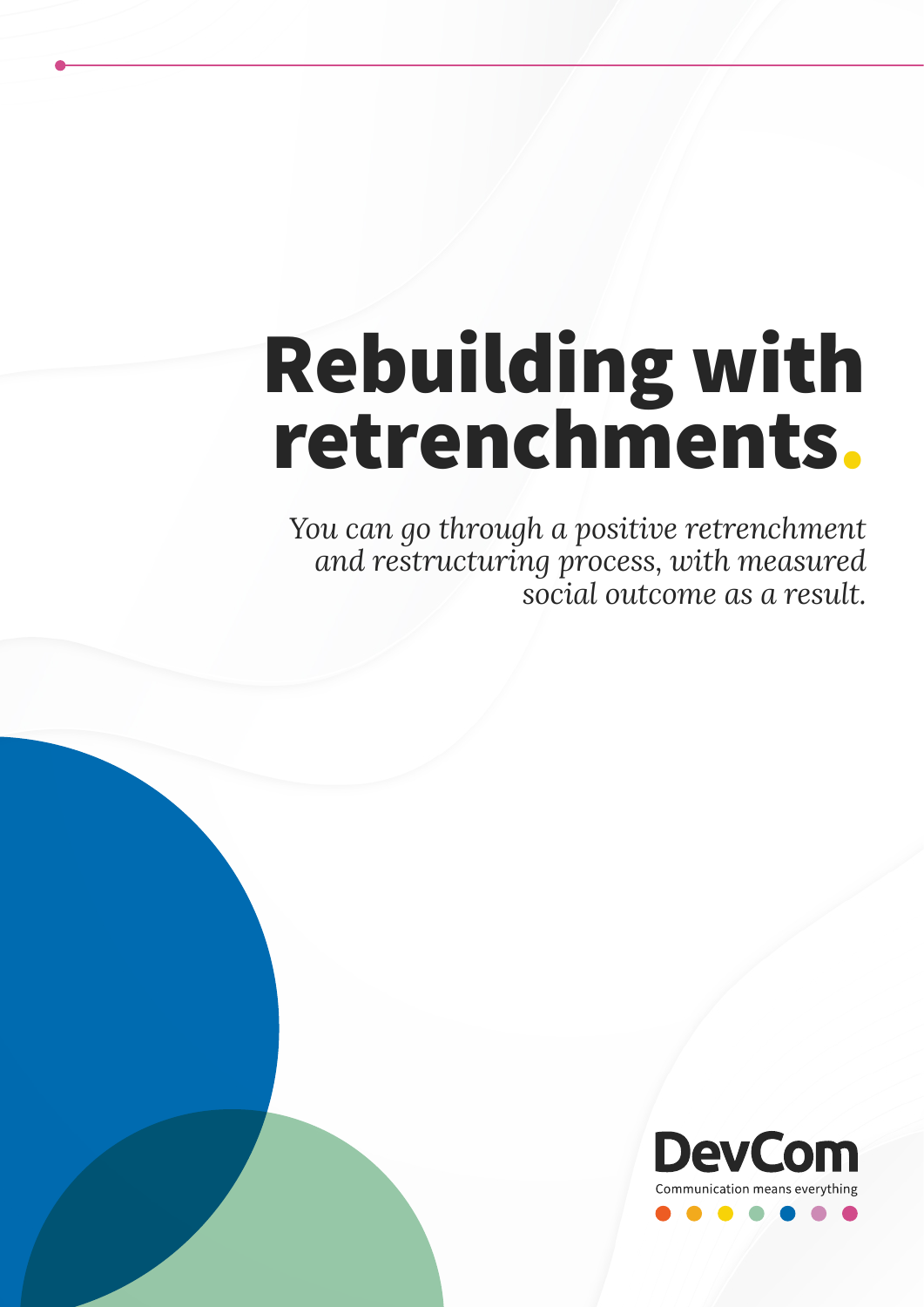## Rebuilding with retrenchments.

*You can go through a positive retrenchment and restructuring process, with measured social outcome as a result.*

> Is your organisation affected by the current economic strains that we face in South Africa? Are you in the process of retrenching employees to cut hard costs, to keep the boat floating? Then this service is for you.



Retrenchments is one of the most dreaded phases in business and takes an emotional toll on the executives who must make the decision, the employees that need to be retrenched, and those that stay behind. Our solution provides emotional, financial, and practical support for all the role players. We use data to show the social impact through this process and provide you with business data to inform your decision from a human and business perspective.

We focus on the people leaving the business by following a strategic approach to retrenchments with a holistic support plan. The rebuilding retrenchment services will assist the business with the financial, social, organisational culture changes, unpredictable succession plans, loss of skilled employees and the disturbed nature of training and development.

**This service is also known as a** *social plan***, a**  *retrenchment plan***, the** *section 189 process***, or a** *restructuring process***.**

## **Case Study**

During 2020 we have successfully implemented the social plan for a large organisation going through retrenchments. We started by taking the managers through a process to explain to them what the social plan is, what their role is, and how their affected team members will benefit. We fully implemented and executed the social plan for the organisation in **6 months**, followed by research to determine the success of the social plan. During the research we asked the social plan participants if the social plan assisted them with their career journey and **91%** answered yes.



#### **Testimonial of a social plan participant:**

*"I learned a lot about myself in terms of my strengths, weaknesses, and personality. It also gave me time to actually reflect and to be honest about my feelings with regards to the retrenchment process."*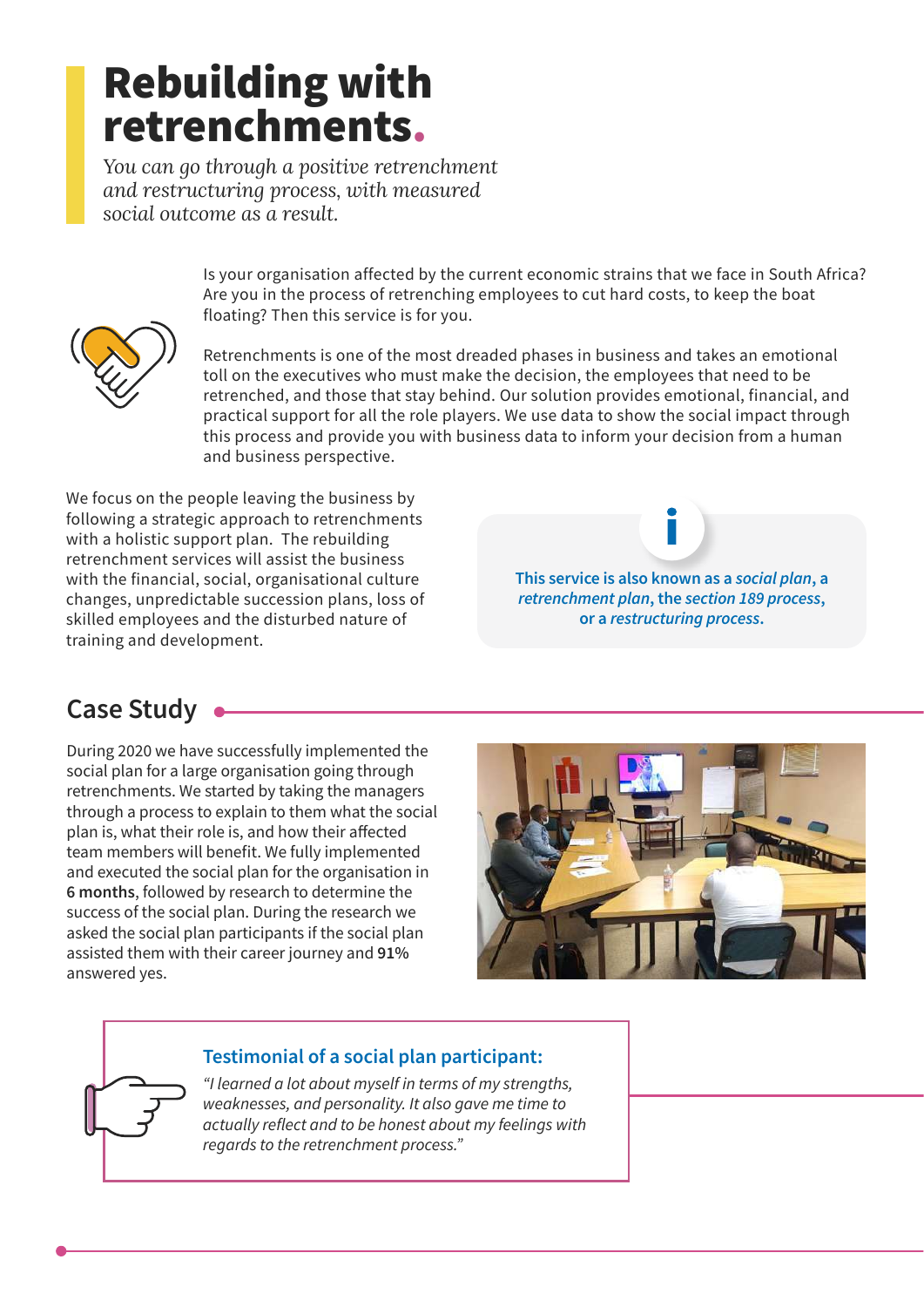## **How do we do this?**

The focus is on rebuilding the career opportunities of those who are being retrenched. This practice enables the leaders and the remaining employees to see that their colleagues are landing on their feet and are supported. It re-assures those who stay behind and repositions those who leave for success.

|                                                      | Leaders                                                                                                                                                                                                                                                                                                        | Remaining employees                                                                                                                                                                                                                                        | Affected employees                                                                                                                                                                                                                     | Community at large                                                                                                                                                                                  |
|------------------------------------------------------|----------------------------------------------------------------------------------------------------------------------------------------------------------------------------------------------------------------------------------------------------------------------------------------------------------------|------------------------------------------------------------------------------------------------------------------------------------------------------------------------------------------------------------------------------------------------------------|----------------------------------------------------------------------------------------------------------------------------------------------------------------------------------------------------------------------------------------|-----------------------------------------------------------------------------------------------------------------------------------------------------------------------------------------------------|
| Challenges and<br>experiences                        | Leaders must make<br>difficult decisions, they<br>are under tremendous<br>pressure, and they<br>need to be the bearer of<br>bad news.                                                                                                                                                                          | Remaining employees<br>feel anger towards<br>the company, they<br>want reassurance of<br>job security, and they<br>have empathy for those<br>affected.                                                                                                     | Affected employees<br>feel angry towards<br>the company, they are<br>anxious about the future,<br>and they often make<br>impulsive decisions.                                                                                          | The community feels<br>anger towards the<br>company for the income<br>lost in the community.                                                                                                        |
| Tools provided                                       | Strategic insight<br>into the variables<br>influencing the<br>process from a human<br>behaviour perspective.<br>Message maps and<br>coaching for clear line<br>communication.<br>Regular updates on<br>the emotional state<br>and impact on the<br>reputation and culture<br>climate, and mitigating<br>steps. | • Clear communication<br>from the company.<br>• Emotional debriefing<br>circles to discuss<br>feelings.<br>• Regular feedback on<br>questions.<br>• Strategies that improve<br>productivity and future<br>focus.                                           | • Career guidance.<br>• Greenlight tool to<br>understand financial<br>and socio-economic<br>circumstance.<br>• Emotional debriefing<br>to inform good<br>decisions.<br>• Choice to reskill, be<br>placed or start a small<br>business. | • Asset-based<br>community<br>development<br>process that maps<br>income generation<br>opportunities in the<br>community with a<br>view of community<br>resources to be tapped<br>into and rebuild. |
| <b>Business data</b><br>used to drive<br>the process | • Social impact data<br>of employee base to<br>inform future business<br>decisions.<br>Updates on progress<br>and placement of<br>employees.<br>Access to data<br>regarding participant's<br>skills for future rehire.                                                                                         | • Information to better<br>understand the current<br>personal circumstances<br>and socio-economic<br>data.                                                                                                                                                 | • Personal social impact<br>understanding.<br>• Financial information.<br>• Career Guidance<br>information.                                                                                                                            | • A community asset<br>map with identified<br>income generation and<br>other opportunities in<br>the community.                                                                                     |
| Unexpected<br>benefits of<br>rebuilding              | • Authentic<br>communication skills.<br>Opportunity to<br>establish trust and<br>authenticity.<br>Opportunity to create<br>social impact and<br>build, rather than<br>break the company's<br>reputation.                                                                                                       | • Receive clear<br>communication<br>that promotes<br>understanding that<br>people are being<br>treated fairly, and that<br>they receive positive<br>future opportunities.<br>• The opportunity<br>to make<br>recommendations in<br>the rebuilding process. | • Discover information<br>about themselves,<br>their socio-economic<br>circumstance, and new<br>opportunities.<br>• Appreciation towards<br>the company for the<br>care shown during the<br>difficult process.                         | • Understanding the<br>processes and finding<br>resources to explore in<br>the community.<br>· Social impact data.                                                                                  |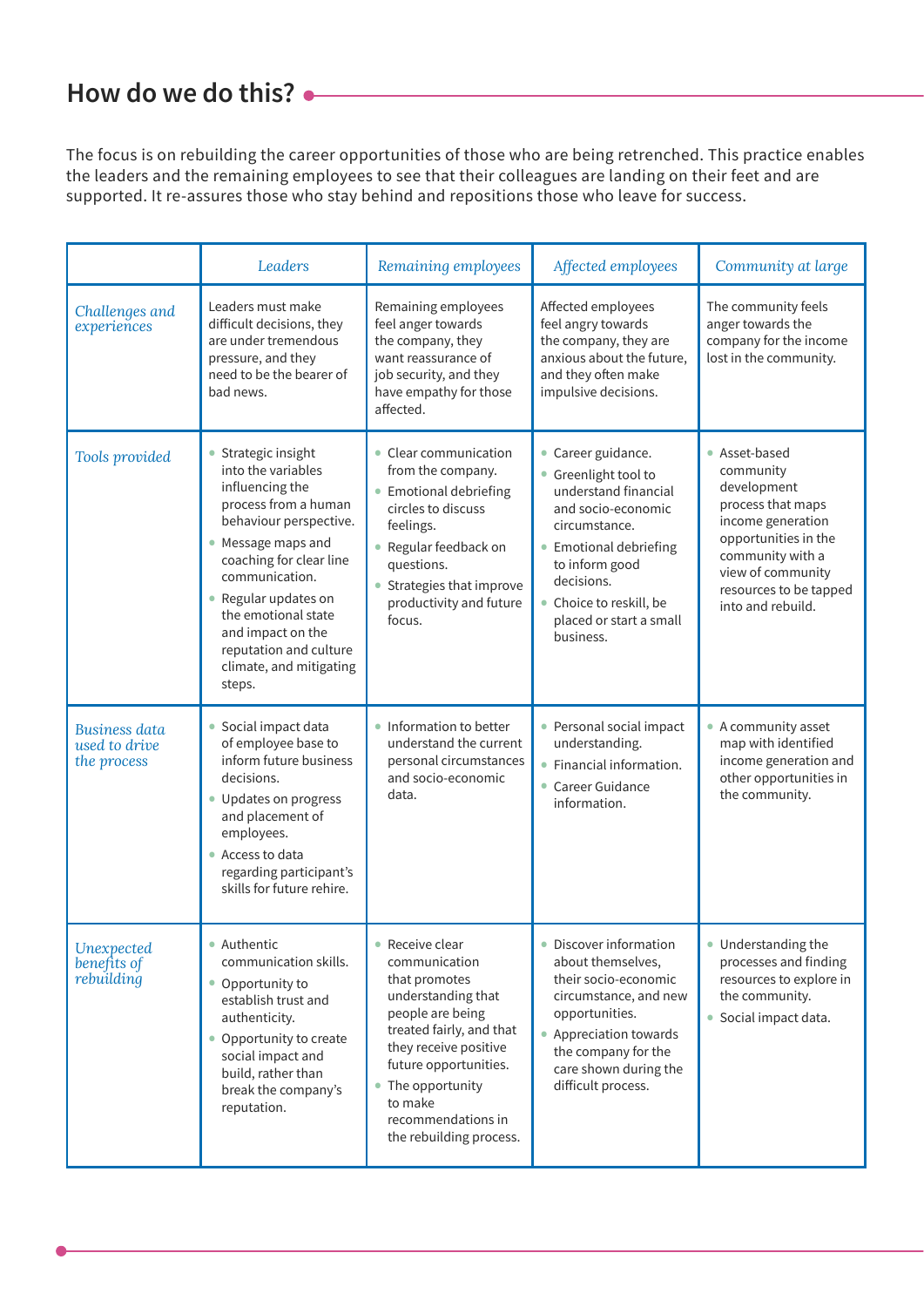## **The candidates can choose from the following options when they join the social plan:**



#### Reskilling

To learn a new skill through a short course training programme based on the requirements of the community and the opportunities in the community to create social impact and business results.



#### Entrepreneurship

To apply for an entrepreneurial investment opportunity. We facilitate a programme where the entrepreneur is set up in their business and receive a coaching process to ensure success.



#### Outplacement

To choose to be outplaced and referred to other companies in the marketplace.

### **The process**